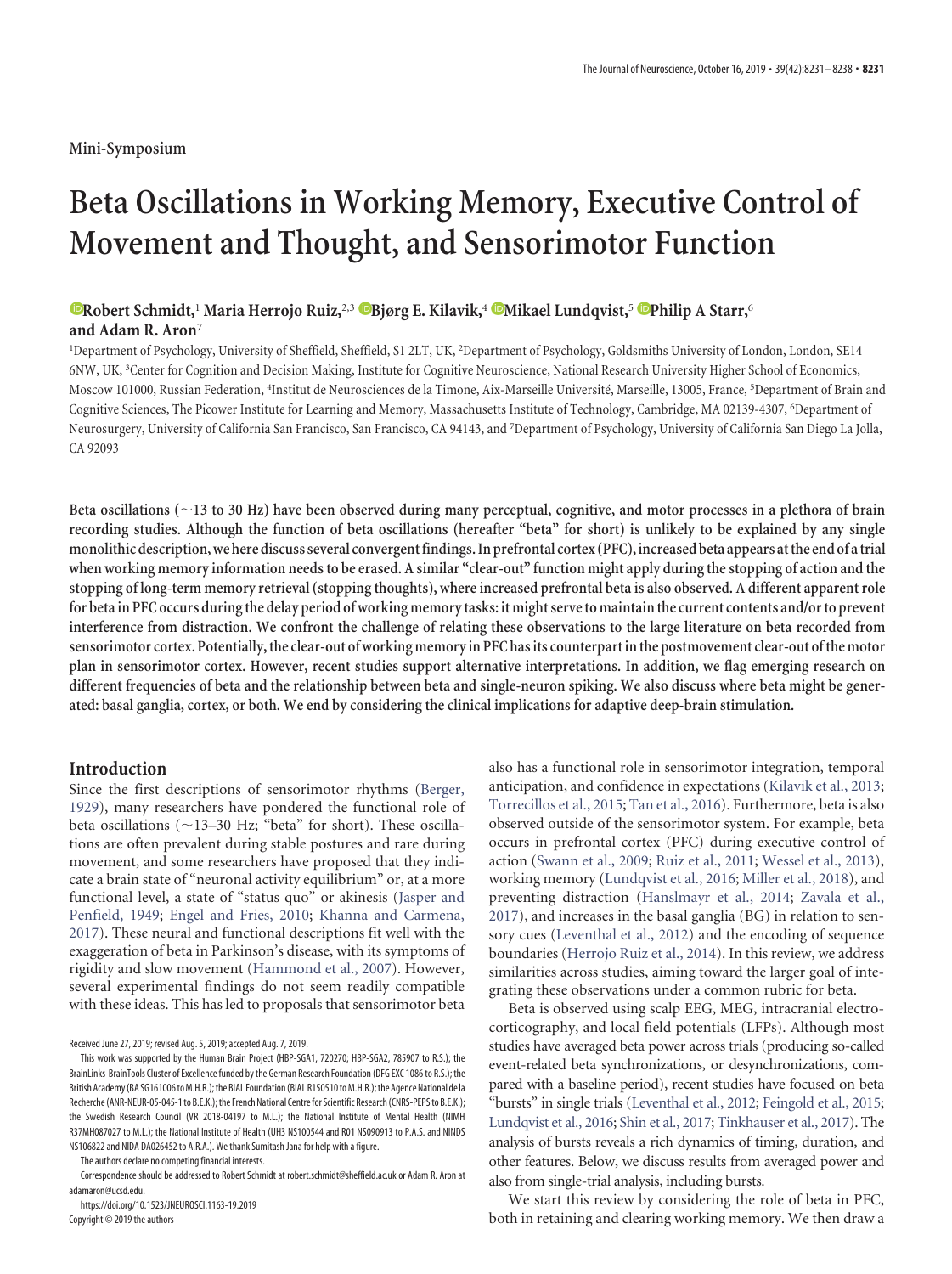

<span id="page-1-0"></span>Figure 1. Schematic illustration of how beta is recruited for different tasks in different brain regions. *A*, In lateral PFC of monkeys, a working memory task required encoding two objects, then a test [\(Lundqvist et al., 2018\)](#page-6-12). Beta decreased during the first encoding, then increased during the delay, decreased during the second encoding, then increased during the delay; finally, beta increased strongly at the end of the trial. Functionally, it was proposed that the strong beta increase at the end of the trial corresponds to clear-out, whereas the moderate increase during the delay period mediates "protection" from interference. *B*, In the stop signal task, human subjects initiate a button press to a leftward pointing arrow, and then, when it changes color, they have to try to stop. Beta power in right inferior frontal gyrus (rIFG) increases strongly above baseline during the stop [\(Swann et al., 2009](#page-7-2)), possibly corresponding to clear-out. C, A similar pattern is seen when recording from the subthalamic nucleus of the BG during the stop-signal task [\(Ray et al., 2009\)](#page-6-13): there is a desynchronization (reduction of power) relative to baseline as the subject initiates movement, but a strong increase with stopping (however, note differences in the rodent; Leventhal et al., 2012). *D*, In sensorimotor cortex (SM), in a pre-cued motor task in monkeys, beta amplitude is high before the cue and drops temporarily following it, before increasing again toward the go signal. Beta amplitude is minimal during the movement and then increases at the end of the trial [\(Kilavik et al., 2012;](#page-6-14) [Kilavik](#page-6-3) [et al., 2013\)](#page-6-3). It is currently unclear how much the prefrontal protection and clear-out notions apply to sensorimotor beta.

connection to the suppression of movement and thought. Next, we discuss how these prefrontal and BG roles of beta relate to the well described sensorimotor beta. We then consider how beta may be generated in the cortex and BG. We end by considering the clinical implications, especially for real-time adaptive brain stimulation.

#### **Prefrontal beta for controlling contents of working memory**

Although beta has been widely studied for movement, recent findings also suggest a role in cognitive functions such as working memory (Lundqvist et al., [2011,](#page-6-11) [2016,](#page-6-5) [2018\)](#page-6-12). For example, recent studies recorded PFC activity in monkeys performing a delayed match-to-sample task, in which several objects had to be encoded, maintained, and tested sequentially over several seconds [\(Lundqvist et al., 2016\)](#page-6-5). During encoding, brief gamma bursts were associated with spiking activity while beta bursts were reduced. Then, in the following delay period, beta was increased except at the very end, when information was needed again. At that point, beta was reduced and gamma increased. Because working memory tasks typically involve a motor component (a saccade) to make the choice, this beta and gamma modulation before the test could in principle be related to movement and not cognitive aspects. However, in a follow-up study, the tests and responses were dissociated [\(Lundqvist et al., 2018\)](#page-6-12). The observed suppression patterns of beta, and the selective upregulation of spike information about the object needed for a particular test, were consistent with a role in the flexible control of working memory rather than anticipation of movement. The pattern of beta changes is shown in [Figure 1](#page-1-0)*A*. Overall, beta was reduced during encoding and test epochs, intermediate during delays, and strongly elevated after the response.

We speculate that the intermediate and strong beta increases have different functional roles. The intermediate elevation of beta during the delay period relative to the low levels seen at encoding and read-out may serve to protect the current working memory contents from interference. Indeed, human studies have shown increases of prefrontal beta when subjects must filter out distractors [\(Zavala et al., 2017\)](#page-7-4) or prevent encoding [\(Hanslmayr et al.,](#page-6-7) [2014\)](#page-6-7). In contrast, the strong level of beta at the end of the trial might reflect a "clear-out" of the working memory content. It is noteworthy that this "beta rebound" clear-out in PFC was specific to recording sites that carried working memory information during the trial [\(Lundqvist et al., 2018\)](#page-6-12); that is, it was not merely motor related. This opens up the intriguing possibility that, in sensorimotor cortex, the so-called postmovement beta rebound could serve a similar function for motor plans (discussed below). Overall, these studies suggest that beta bursting, originating in deep layers of PFC [\(Bastos et al., 2018\)](#page-5-2), might explain how information is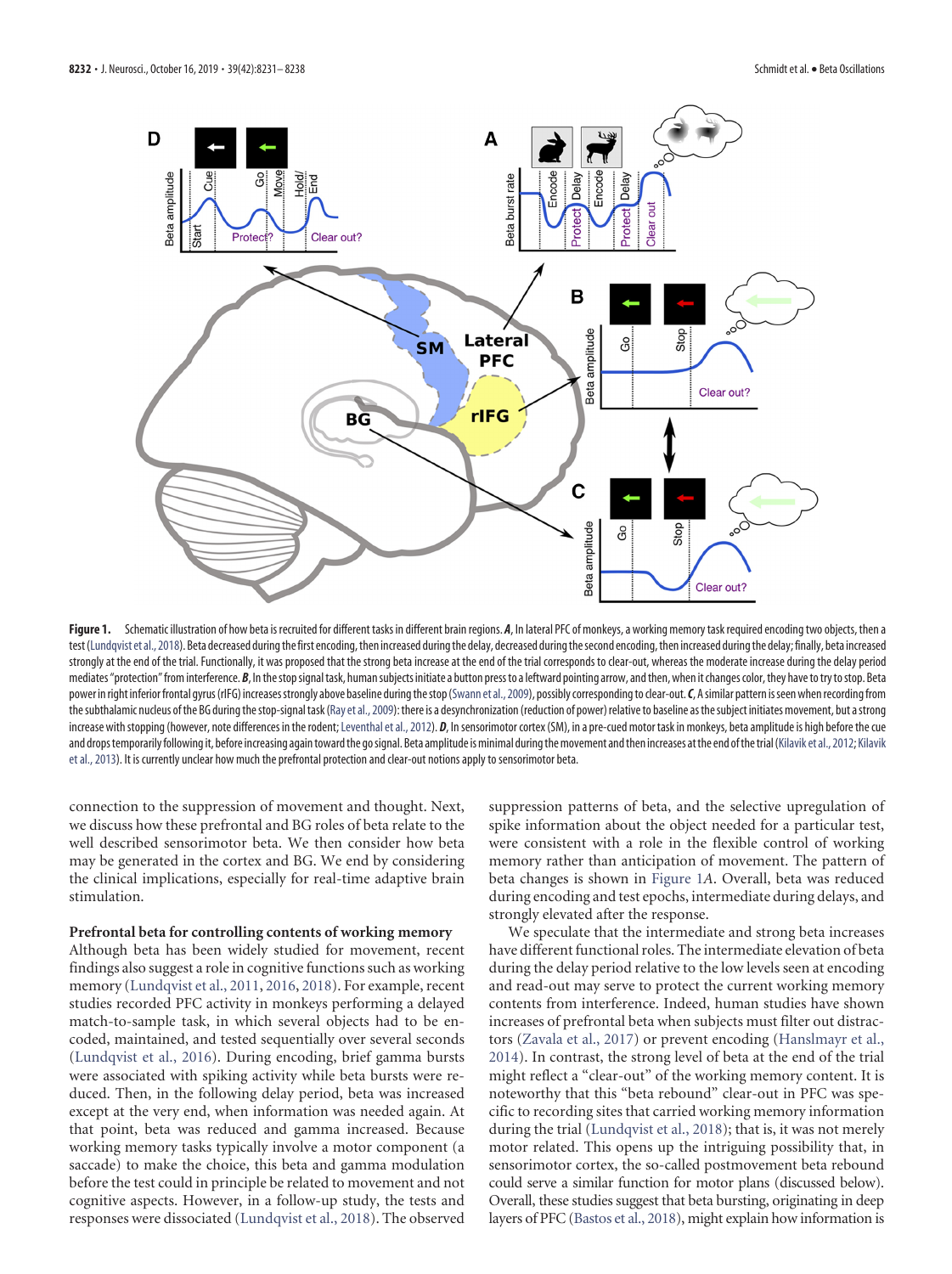regulated during encoding, retention, read-out, and working memory reallocation [\(Lundqvist et al., 2018;](#page-6-12) [Miller et al., 2018\)](#page-6-6).

Noninvasive human studies have also provided evidence for an inhibitory role of alpha/beta oscillations in working memory [\(Jokisch and Jensen, 2007;](#page-6-15) [Tuladhar et al., 2007\)](#page-7-7). These signals were observed primarily in sensory cortex in a lower frequency range (8 –16 Hz) and are thought to reflect the inhibition of taskirrelevant areas. This led to speculation that these large-scale (EEG-level findings) of alpha/beta inhibition are analogous to the fine-scale beta inhibition discussed above [\(Miller et al., 2018\)](#page-6-6). In summary, these findings suggest that beta acts as an inhibitory filter throughout cortex, predicting when and where the contents of working memory are expressed. They also suggest possible functional similarities between cognitive and motor beta.

## **Prefrontal– basal-ganglia beta for stopping action and thought**

As described above, beta occurred at an intermediate level in PFC during the delay period of working memory tasks, possibly to protect against interference, whereas beta occurred at high levels at the end of the trial possibly related to clear-out of the working memory content. Although those data were from monkeys during various tasks requiring control over working memory, striking parallels in prefrontal beta are seen in human tasks requiring executive control over movement and thought.

Executive control over movement can be studied with the stop-signal task [\(Verbruggen et al., 2019\)](#page-7-8). On each trial, the subject initiates a motor response; in a minority of trials, the subject has to try to stop the movement when a subsequent stop signal occurs. A critical prefrontal region for stopping is the right inferior frontal gyrus (for review, see [Aron et al., 2014\)](#page-5-3). Intracranial EEG showed that after the stop signal and within a few hundred milliseconds, there was an increase in right inferior frontal beta on successful stop trials [\(Swann et al., 2009;](#page-7-2) [Wessel et al., 2013\)](#page-7-3) [\(Fig. 1](#page-1-0)*B*). A similar pattern of increased beta has been shown in several scalp EEG studies [\(Wagner et al., 2018;](#page-7-9) [Castiglione et al.,](#page-5-4) [2019\)](#page-5-4). The wider network for rapidly stopping action is thought to include a hyperdirect pathway from the PFC to the subthalamic nucleus (STN) of the BG (for review, see [Wessel and Aron,](#page-7-10) [2017\)](#page-7-10). Consistent with this, some studies of STN LFPs during stop-signal response inhibition have revealed a relative increase of beta-band power on successful stop trials, within approximately the same time frame as for the right inferior frontal gyrus (for review, see [Zavala et al., 2015;](#page-7-11) [Aron et al., 2016\)](#page-5-5) [\(Fig. 1](#page-1-0)*C*). Further, deep-brain stimulation of the STN in patients with Parkinson's disease led to a relative increase in right frontal beta when stopping action [\(Swann et al., 2011\)](#page-7-12). Together, these results suggest that increased frontal and subthalamic beta reflect a network signature of the stopping process, although how communication occurs is unclear. Further, because the beta increase after the stop signal is strongly above baseline, we suppose prefrontal beta during stopping is more akin to the clear-out mode rather than protecting against interference, although this remains to be established.

Stopping might extend from movement to thought, which can be studied with the think/no-think paradigm [\(Anderson and](#page-5-6) [Green, 2001\)](#page-5-6). In the first phase, participants learn cue-target word pairs such as "oil"–"pump." In the second phase, think/nothink, they are sometimes asked to stop the retrieval process. They perform trials in which they receive the reminder word from one of the studied pairs (e.g., "oil"), presented either in green (cuing them to think of the associated word) or in red (cuing them to stop retrieval), and they are probed at the end of each trial regarding whether they experienced an intrusion of the associated memory into awareness [\(Levy and Anderson, 2012\)](#page-6-16). A recent scalp EEG study showed that, just as for movement stopping mentioned above, there was an increase in right frontal beta during no-think trials [\(Castiglione et al., 2019\)](#page-5-4). Strikingly, this early right frontal beta effect (beginning  $\sim$ 300 ms after the nothink cue) was more pronounced during no-think trials in which retrieval was successfully stopped (i.e., there was no intrusion). These results indicate that the beta increases for successful movement-stopping and no-think trials have a common function.

How could this putative prefrontal stopping system affect the retrieval of long-term memories? Above, we saw that prefrontal beta is implicated in the control of working memory contents, including clear-out. Applying this view to the processes engaged on no-think trials, we suppose that pattern completion begins for the target word via the medial temporal lobe, but this has to then trigger reinstatement in neocortex to achieve recollection, perhaps via BG [\(Scimeca and Badre, 2012;](#page-7-13) [Chatham and Badre,](#page-5-7) [2015\)](#page-5-7). The stopping process on no-think trials, reflected in increased right frontal beta, may interfere with this latter reinstatement aspect of retrieval (also see [Michelmann et al., 2016\)](#page-6-17), perhaps also via BG.

A different form of stopping might be involved in the interruption of ongoing thought (rather than preventing long-term memory retrieval), for example, when an unexpected event occurs. Because unexpected events increase beta in right frontal areas [\(Wagner et al., 2018\)](#page-7-9) and the STN [\(Wessel et al., 2016\)](#page-7-14), it has been proposed that unexpected events recruit a frontal-STN stopping system to interrupt working memory [\(Wessel and Aron,](#page-7-10) [2017\)](#page-7-10).

In summary, a right frontal beta increase is associated with engagement of the stopping system for movement and also for long-term memory retrieval. It also occurs with unexpected events, which can interrupt working memory. The functional role of beta in these scenarios is perhaps most compatible with clear-out. We next consider how these putative beta functions of protecting against interference and clear-out compare to beta in sensorimotor cortex.

#### **Sensorimotor beta: amplitude, frequency, and beta bursts**

Beta in sensorimotor cortex has been characterized in more detail in terms of frequency and amplitude changes than in PFC and BG. Decades of research show that sensorimotor beta increases at rest and for stable postures, is reduced during movement, and reemerges prominently after movement or even completion of imaginary movements (for review see [Kilavik et al., 2013\)](#page-6-3) and also even after a passive movement [\(Cassim et al., 2001\)](#page-5-8). For example, one study showed increased beta in both pre-cue and pre-go epochs of movement tasks, with a temporary drop in beta amplitude after the cue [\(Kilavik et al., 2012\)](#page-6-14). This post-cue amplitude drop mainly occurs for cues containing information relevant for movement planning and parallels the decreased beta burst probability in PFC during stimulus encoding in working memory tasks [\(Fig. 1](#page-1-0)*D*). However, it remains unclear whether the increased beta amplitude in pre-cue and pre-go epochs are in some way functionally analogous to the prefrontal beta described above in reflecting, for example, protection of the posture or motor plan.

The beta rebound after movement has been linked to inhibitory GABAergic activity (for review, see [Kilavik et al., 2013\)](#page-6-3) and has been interpreted as an implementation of resetting mechanisms that prepare the cortical networks for the execution of upcoming movements [\(Pfurtscheller et al., 2005\)](#page-6-18). This could align well with the putative clear-out function of beta in working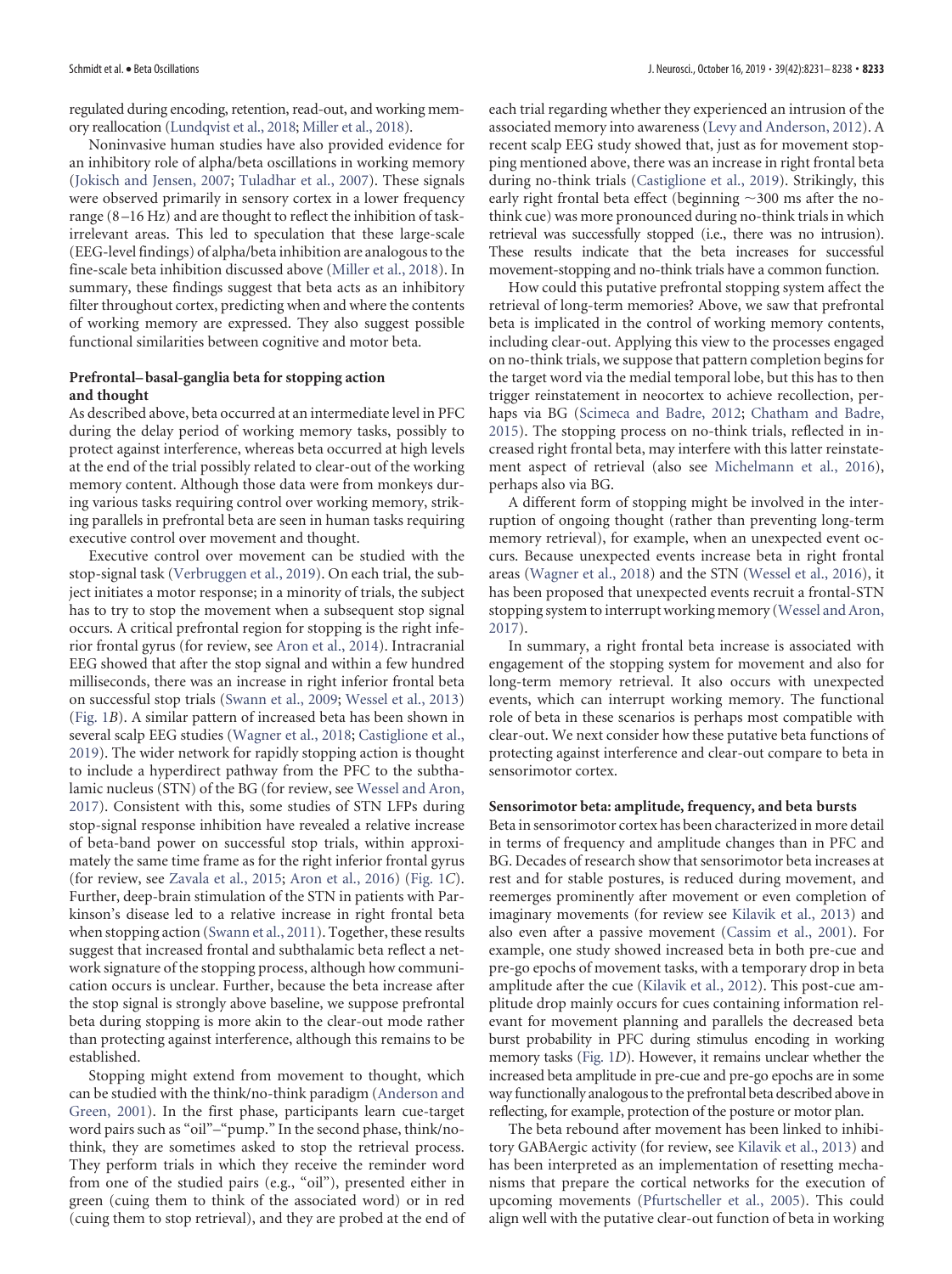memory. Conversely, recent studies reveal a multifaceted picture. We start by considering the relationship between beta and singleunit spiking, then we show how sensorimotor beta may have different bands with different functions, and we end with new findings on how single trial burst parameters relate to different aspects of movement.

To compare beta modulations across different studies, it is important to first understand the underlying relationship between the LFP and neuronal spiking activity. Many studies have shown that sensorimotor LFP beta at least partly reflects local activity, with the spikes of inhibitory interneurons and pyramidal tract neurons locking to the phase of beta [\(Murthy and Fetz,](#page-6-19) [1996;](#page-6-19) [Donoghue et al., 1998;](#page-5-9) [Baker et al., 1999;](#page-5-10) [Jackson et al.,](#page-6-20) [2002;](#page-6-20) [Denker et al., 2011;](#page-5-11) [Canolty et al., 2012;](#page-5-12) [Confais et al.,](#page-5-13) [2019\)](#page-5-13). However, whether there is also an intrinsic relationship between the amplitude of beta oscillations and neuronal spike rates has been controversial [\(Canolty et al., 2012;](#page-5-12) [Rule et al.,](#page-6-21) [2017\)](#page-6-21). A recent study resolved this issue [\(Confais et al., 2019\)](#page-5-13) by showing that spike rates and beta amplitude have no intrinsic correlation, but are both modulated by external factors, such as a behavioral task.

A different issue is that the term "beta" is broad and actually involves several types of oscillations in distinct frequency bands [\(Kopell et al., 2011\)](#page-6-22). First, in parkinsonian rats, slow and fast beta seem to take different routes through cortical and BG circuits [\(West et al., 2018;](#page-7-15) for human evidence, see López-Azcárate et al., [2010\)](#page-6-23). Second, in humans, some evidence suggests beta frequency is effector specific, with frequencies 20 Hz associated with lower limbs and frequencies <20 Hz with upper limbs [\(Pfurtscheller et al., 2000;](#page-6-24) [Neuper and Pfurtscheller, 2001\)](#page-6-25). Third, in the macaque monkey, two beta bands, at  ${\sim}20$  and  ${\sim}30$ Hz, are present in motor cortical LFPs [\(Kilavik et al., 2012\)](#page-6-14), and phase-locking analysis of neuronal spiking activity suggests that both bands have at least partly a local origin within motor cortex [\(Confais et al., 2019\)](#page-5-13). Whereas those particular studies found similar modulations of both bands with behavioral context and movement direction, other work found that prestimulus beta frequencies 20 Hz were positively correlated with reaction times, whereas higher beta frequencies  $(>20$  Hz) were negatively correlated [\(Zhang et al., 2008;](#page-7-16) [Chandrasekaran et al., 2019\)](#page-5-14). One interpretation is that the lower beta band  $(<20$  Hz) is "antikinetic" [\(Engel and Fries, 2010\)](#page-5-1), whereas the higher beta band  $(>20$  Hz) reflects attention and anticipation [\(Saleh et al., 2010;](#page-6-26) [Fujioka et al., 2012;](#page-6-27) [Kilavik et al., 2012,](#page-6-14) [2014\)](#page-6-28).

Finally, in addition to amplitude and frequency changes in beta, the duration, distribution and onset of beta bursts influences different properties of the movement. It was suggested that changes in beta bursts before movement was related to "specifying the movement goal," whereas fewer bursts and later bursts after an error were related to "error evaluation and monitoring" [\(Little et al., 2018\)](#page-6-29). However, those results are perhaps also compatible with a "protection of the current state" function before movement (also see [Shin et al., 2017\)](#page-7-5) and, after movement error, a reduced and delayed clear-out to "buy time" to learn. We note, however, that [Torrecillos et al. \(2015\)](#page-7-0) showed reduced postmovement beta power also for errors that do not induce motor adaptation, suggesting that the reduced beta power instead reflects the saliency of the error regardless of whether the motor plan should be preserved or updated. Other recent findings are from reward-dependent motor learning [\(Sporn et al., 2018\)](#page-7-17). That study showed that a phasic, postreward increase in the rate of long beta bursts (duration  $>500$  ms) attenuated the update in predictions about the rewarded movement goal (also see [Tan et](#page-7-1)

[al., 2016\)](#page-7-1). Although further work is needed to integrate these new proposals for postmovement and postfeedback sensorimotor beta, these studies highlight the usefulness of analyzing features such as duration, rate, and timing of beta bursts to better understand sensorimotor function.

In summary, whereas some aspects of sensorimotor beta might be compatible with protection of motor contents or posture and with clear-out, the picture is complicated. Recent insights into sensorimotor beta suggest that: (1) an intrinsic relationship between beta in the LFP and spikes is only present for phase-locking, not amplitude correlations; (2) there are multiple beta bands at different frequencies and these might relate to different limbs, beta-frequency changes within trials, and possibly different functional roles for beta (akinetic, attention, sensorimotor integration, and updating motor predictions); and (3) the parameters of beta bursts, such as the duration, distribution, and timing onset, relate to motor performance and learning in quite complex ways that we are just beginning to probe.

#### **Mechanisms of generating beta: BG and cortex**

Executive control, as exemplified in the context of stopping movement described above, uses beta in the cortex as well as in the BG. We start this section by considering how beta might be generated in BG.

The BG are composed of the striatum, the globus pallidus interna (GPi) and externa (GPe), the STN, and the substantia nigra. Beta is present in all subregions of the BG and is modulated during the processing of sensory cues and motor signals [\(Lev](#page-6-8)[enthal et al., 2012;](#page-6-8) [Herrojo Ruiz et al., 2014\)](#page-6-9). As in the sensorimotor cortex and PFC, BG beta occurs in healthy animals in brief bursts, and changes in beta power typically reflect changes in the probability of beta bursts.

Much evidence has implicated the STN-GPe network in the generation of beta [\(Hammond et al., 2007;](#page-6-2) [Mallet et al., 2008\)](#page-6-30). Computational modeling has demonstrated that beta can be generated in the STN-GPe network when the inhibitory input to GPe or the excitatory input to STN is increased [\(Kumar et al., 2011\)](#page-6-31). Changes in the inhibitory input to GPe (from striatal medium spiny neurons) also occur in awake behaving animals during movement [\(Cui et al., 2013\)](#page-5-15). Furthermore, excitatory inputs to STN include cortical and subcortical areas, providing motor and sensory inputs (Parent and Hazrati, 1995). Therefore, the sensory and motor signals that are processed in the striatum, GPe, and STN might be related to the generation of beta in the STN-GPe networks.

A recent study [\(Mirzaei et al., 2017\)](#page-6-33) tested whether this computational model for beta generation applies in awake behaving animals. This was done by first generating artificial activity patterns, mimicking single-unit activity recorded in the striatum, GPe, and STN of rats performing a cued choice task [\(Schmidt et](#page-7-18) [al., 2013;](#page-7-18) [Mallet et al., 2016\)](#page-6-34). Second, these activity patterns were used as inputs to a spiking model of the STN-GPe network [\(Ku](#page-6-31)[mar et al., 2011\)](#page-6-31). Intriguingly, the computational model generated transient beta, modulated by sensory and motor events in a way strikingly similar to that in rats performing the task. It even accounted for the positive correlation of beta with reaction times [\(Leventhal et al., 2012\)](#page-6-8), providing a potential neural mechanism for the akinetic aspect of beta. More generally, the model demonstrated how brief changes in firing rate of the inputs to GPe and STN could lead to beta bursts. An open question is whether beta in the GPe-STN network is coordinated with cortical beta. For example, BG beta could potentially propagate to the cortex, or an independent generation of cortical beta could enable a "communication through coherence" between cortex and BG [\(Fries, 2015\)](#page-6-35).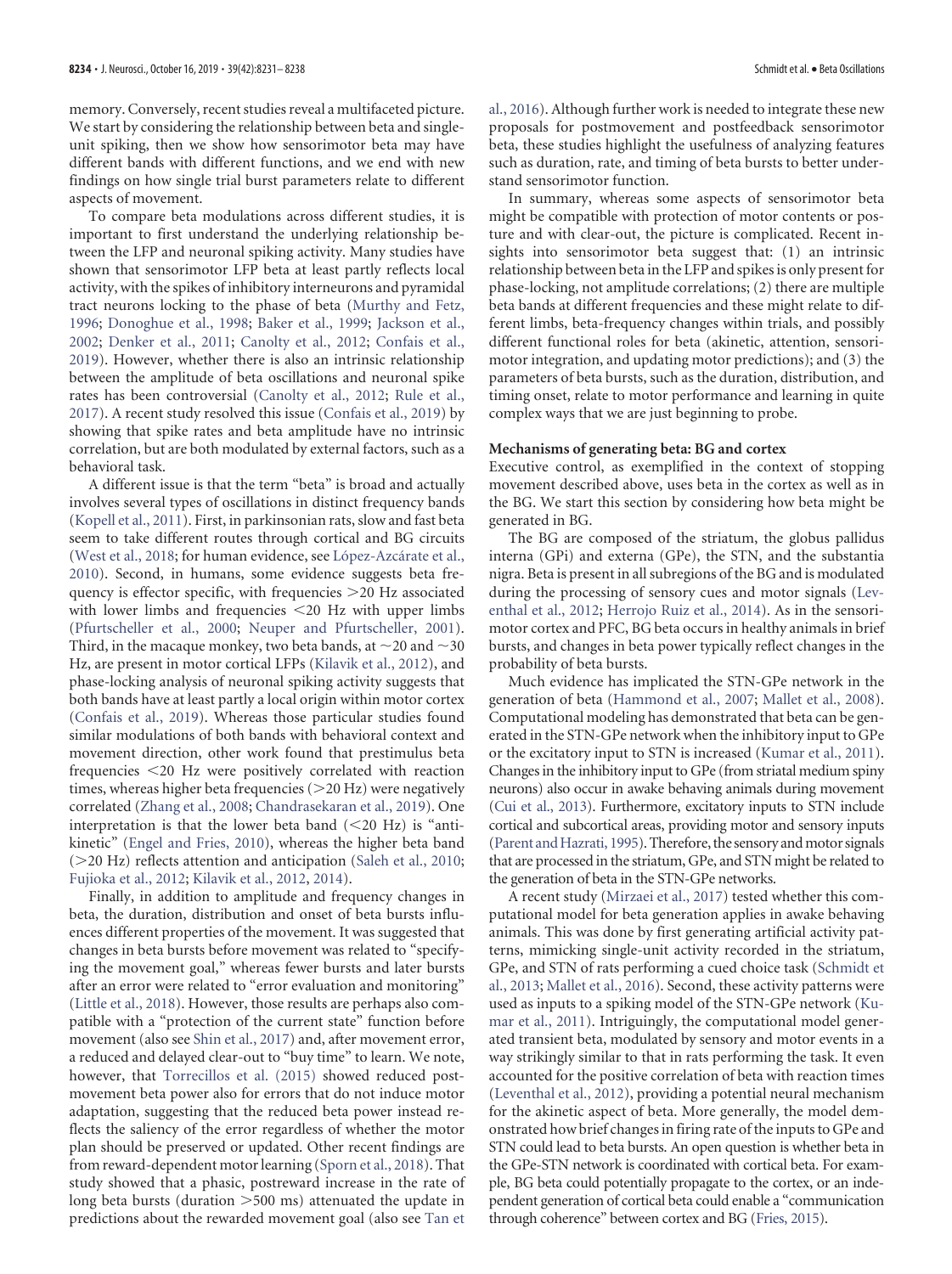

<span id="page-4-0"></span>**Figure 2.** Schematic illustration of potential mechanisms of beta generation and interaction in thalamocortical–BG circuits. In the cortex(1), beta oscillations can be generated in deep cortical layers by interactions between pyramidal neurons(triangles) and interneurons(circles), and potentially with neurons insuperficial layers(notshown). Transient beta oscillations could betriggered by excitation from the mediodorsal thalamus (MD, black arrows). In the BG, beta oscillations can be generated in the subthalamopallidal loop (2) as a result of increased striatal inhibition of GPe (e.g., due to increased input from MD) or increased excitation of STN (relevant pathways marked with gray arrows). Despite local generation in cortex and BG, the resulting beta oscillation could open a communication channel between cortical and BG circuits (3).

We now consider how cortical beta could be generated. Several lines of evidence point to cortical deep layers as a source of beta [\(Bollimunta et al., 2008;](#page-5-16) [Buffalo et al., 2011\)](#page-5-17) and possibly implicate a local circuit involving pyramidal cells and fast-spiking interneurons (via the so-called "PING" mechanism) [\(Lundqvist](#page-6-11) [et al., 2011;](#page-6-11) [Miller et al., 2018\)](#page-6-6). Alternatively, interactions between excitatory and inhibitory neurons in deep and superficial layers might create beta oscillations [\(Sherman et al., 2016;](#page-7-19) [Spitzer](#page-7-20) [and Haegens, 2017\)](#page-7-20) (also see [Kopell et al., 2011\)](#page-6-22). Strong excitation, for example from the mediodorsal thalamus [\(Ketz et al.,](#page-6-36) [2015\)](#page-6-36) to the deep layers, could lead to the generation of beta there, also in the absence of sensory inputs as required for working memory [\(Miller et al., 2018\)](#page-6-6). Interestingly, the cortical deep layers are connected to the BG via projections to STN [\(Rouzaire-](#page-6-37)[Dubois and Scarnati, 1985\)](#page-6-37) and via thalamocortical loops [\(Mc-](#page-6-38)[Farland and Haber, 2002\)](#page-6-38); this might be a circuit for coordinating or propagating beta between cortex and the BG [\(Fig. 2\)](#page-4-0).

The coordination of cortical and BG beta might orchestrate cognition and movement. One option is "top-down" communication, in which beta is generated in the cortex and then propagates to the BG. This might reflect a situation in which cortical circuits use beta to maintain stimulus information in working memory (see above) and exert control on subcortical structures to protect them against interference. By contrast, "bottom-up" communication could potentially generate beta in the STN-GPe network due to (non-oscillating) sensory and motor inputs, including ramping activity in STN [\(Mirzaei et al., 2017\)](#page-6-33). This beta could affect reaction times and propagate through cortex via the mediodorsal thalamus. Finally, beta could be generated in the cortex and in the BG separately, perhaps relying on a shared input signal, for example, increased excitation from the mediodorsal thalamus, to both areas [\(Fig. 2\)](#page-4-0). This might open a privileged communication channel between cortex and BG [\(Fries, 2015\)](#page-6-35), so that spiking activity related to working memory or stopping can be processed across these circuits. Even though this remains speculative at this point, some evidence for bidirectional communication involving beta in cortical and BG circuits has been found in humans with Parkinson's disease [\(Lalo](#page-6-39) [et al., 2008\)](#page-6-39).

In summary, the interaction between STN and GPe can generate transient beta bursts observed in the BG of healthy, awake behaving rats. We do not yet know how these transient beta bursts in the BG are coordinated with cortical beta in executive function.

### **Using the beta signature in clinical medicine**

Improving our understanding of the mechanisms and function of beta has direct clinical implications, especially for Parkinson's disease, in which there is ab-

normally increased beta synchronization throughout the motor network. Indeed, the aim of clinical interventions is to reduce or prevent pathological beta. Thus, understanding nonpathological beta is essential to make clinical interventions more precise and reduce potential side effects due to the removal healthy beta.

Manifestations of increased beta synchronization in Parkinson's disease include elevated resting-state beta in LFP recordings from BG nuclei (STN and GP) [\(Oswal et al., 2013\)](#page-6-40), alteration of beta burst dynamics in the BG [\(Tinkhauser et al., 2017\)](#page-7-6), increased beta coherence between structures of the motor network [\(Wang](#page-7-21) [et al., 2018\)](#page-7-21), and changes in the relationship between the phase of beta-frequency oscillations and the amplitude of higherfrequency oscillations in BG (López-Azcárate et al., 2010) and cortex [\(Swann et al., 2015;](#page-7-22) [de Hemptinne et al., 2015\)](#page-5-18). An important mechanism of deep-brain stimulation may be reduction of coherent oscillations between BG output [\(Meidahl et al., 2017\)](#page-6-41) and cortex [\(Wang et al., 2018\)](#page-7-21). Because BG beta amplitude can index the effectiveness of (levodopa) therapy (Kühn et al., 2006) or deep-brain stimulation (Kühn et al., 2008), beta amplitude recorded from BG stimulation electrodes is a promising control signal for adaptive (feedback controlled) deep-brain stimulation.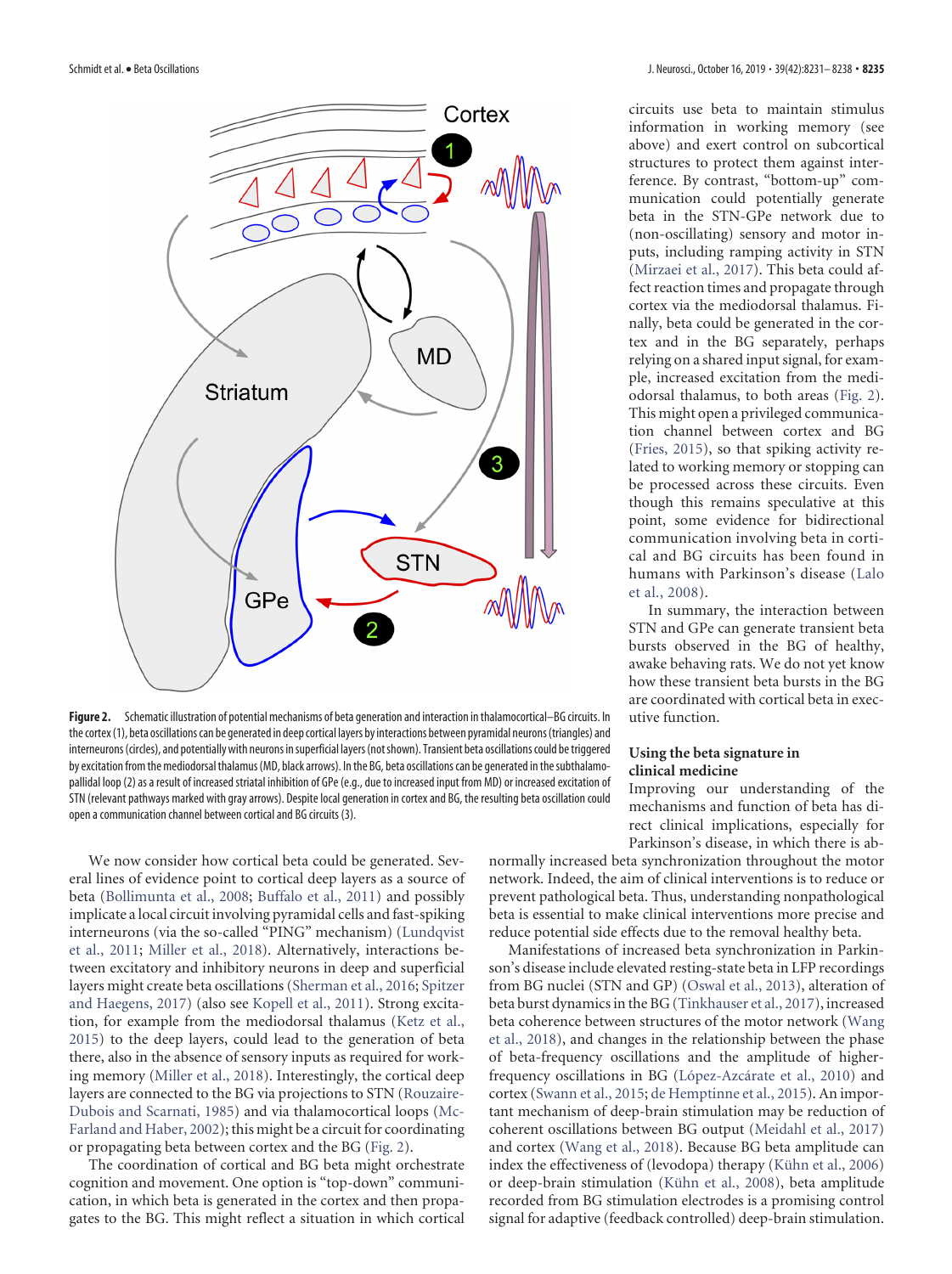However, caution is warranted in using STN beta for adaptive deep-brain stimulation because this signal is affected by normal movement, as well as changes in parkinsonian motor signs (Kühn [et al., 2004\)](#page-6-44), and the site of the maximal beta band activity within STN has connections not only within the motor system, but also with prefrontal areas that may mediate stimulation-induced adverse effects [\(Accolla et al., 2016\)](#page-5-19). In the cortex, one effect of the parkinsonian state may be to increase beta waveform "sharpness," reflecting abnormally synchronized thalamocortical inputs [\(Cole et al., 2017\)](#page-5-20). This raises the possibility of using waveform shape, assessed in the time domain, to index the severity of Parkinson's disease motor signs.

Much of the work on oscillatory phenomena in Parkinson's disease has been done using acute intraoperative recording in patients undergoing deep-brain stimulation surgery in the awake state, or from temporarily externalized deep-brain stimulation electrodes in the hospital. However, these recordings happen in an unnatural environment, there is a "microlesion" effect of lead insertion, there are restrictions on subject movement, and there is a limited time window for research. Helpfully, since 2013, investigators have had access to an investigational bidirectional neural interface (Activa  $PC+S$ , Medtronic) that delivers therapeutic stimulation, senses LFPs, and wirelessly streams data to an external computer [\(Quinn et al., 2015;](#page-6-45) [Swann et al., 2018\)](#page-7-23). A second-generation sensing interface, the Summit  $RC+S$  device (Medtronic), was introduced in 2018 and is the first implantable neural interface capable of continuously streaming electrophysiologic data for many hours at home. Wireless transmission of data at a distance allows full freedom of movement. Current research is using these devices to record chronic STN LFPs and primary motor cortex electrocorticography potentials in patients with Parkinson's disease, during daily motor fluctuations, and during normal activities such as hiking, driving, and sleeping [\(Stanslaski et al., 2018\)](#page-7-24).

Chronic recordings have been used to prototype several adaptive deep-brain stimulation algorithms using primary motor cortex electrocorticography signals to deliver different levels of stimulation depending on movement state. One paradigm used motor cortex beta to increase stimulation when patients initiated movement [\(Herron et al., 2017\)](#page-6-46). Adaptive stimulation may allow delivery of fully therapeutic deep-brain stimulation without adverse effects associated with chronic "open-loop" (unvarying) stimulation.

Apart from such research on sensorimotor motor beta in Parkinson's disease, future work may also focus on the cognitive aspects of beta. For example, one might predict that the difficulty of switching tasks in such patients with off-medication and the improvement of switching with on-medication [\(Cools et al.,](#page-5-21) [2001\)](#page-5-21) relates to changes in clear-out.

#### **Conclusions**

Recent recording studies from monkeys motivated the theory that prefrontal beta has two modes: protection and clear-out. In humans, the protective mode is perhaps compatible with studies showing increased prefrontal beta when filtering out distractors or preventing of encoding, whereas the clear-out mode may occur in relation to the stopping of movement and thoughts (canceling an incipient motor response or long-term-memory retrieval). It remains challenging to connect these possible functional roles of prefrontal beta (protection and clear-out) with the complex beta modulation observed in sensorimotor cortex during a variety of tasks. One specific avenue is to investigate possible similarities between the putative clear-out mechanism for working memory content and the strong postmovement beta rebound in sensorimotor areas and to relate this to the findings on how feedback and reward are integrated to update movements. Further research on the neural mechanisms that generate beta will also help to address these open questions about the cognitive and motor functions of beta and, clinically, it will also help us better distinguish pathological from nonpathological beta.

### **References**

- <span id="page-5-19"></span>Accolla EA, Herrojo Ruiz M, Horn A, Schneider GH, Schmitz-Hübsch T, Draganski B, Kühn AA (2016) Brain networks modulated by subthalamic nucleus deep-brain stimulation. Brain 139:2503–2515.
- <span id="page-5-6"></span>Anderson MC, Green C (2001) Suppressing unwanted memories by executive control. Nature 410:366 –369.
- <span id="page-5-3"></span>Aron AR, Robbins TW, Poldrack RA (2014) Inhibition and the right inferior frontal cortex: one decade on. Trends Cogn Sci 18:177–185.
- <span id="page-5-5"></span>Aron AR, Herz DM, Brown P, Forstmann BU, Zaghloul K (2016) Frontosubthalamic circuits for control of action and cognition. J Neurosci 36:11489 –11495.
- <span id="page-5-10"></span>Baker SN, Kilner JM, Pinches EM, Lemon RN (1999) The role of synchrony and oscillations in the motor output. Exp Brain Res 128:109 –117.
- <span id="page-5-2"></span>Bastos AM, Loonis R, Kornblith S, Lundqvist M, Miller EK (2018) Laminar recordings in frontal cortex suggest distinct layers for maintenance and control of working memory. Proc Natl Acad Sci U S A 115:1117–1122.
- <span id="page-5-0"></span>Berger H (1929) Uber das elektrenkephalogramm des menschen. Archiv fur Psychiatrie und Nervenkrankheiten 87:527–570.
- <span id="page-5-16"></span>Bollimunta A, Chen Y, Schroeder CE, Ding M (2008) Neuronal mechanisms of cortical alpha oscillations in awake-behaving macaques. J Neurosci 28:9976 –9988.
- <span id="page-5-17"></span>Buffalo EA, Fries P, Landman R, Buschman TJ, Desimone R (2011) Laminar differences in gamma and alpha coherence in the ventral stream. Proc Natl Acad Sci U S A 108:11262–11267.
- <span id="page-5-12"></span>Canolty RT, Ganguly K, Carmena JM (2012) Task-dependent changes in cross-level coupling between single neurons and oscillatory activity in multiscale networks. PLoS Comput Biol 8:e1002809.
- <span id="page-5-8"></span>Cassim F, Monaca C, Szurhaj W, Bourriez JL, Defebvre L, Derambure P, Guieu JD (2001) Does post-movement beta synchronization reflect an idling motor cortex? Neuroreport 12:3859 –3863.
- <span id="page-5-4"></span>Castiglione A, Wagner J, Anderson M, Aron AR (2019) Preventing a thought from coming to mind elicits increased right frontal beta just as stopping action does. Cereb Cortex 29:2160 –2172.
- <span id="page-5-14"></span>Chandrasekaran C, Bray IE, Shenoy KV (2019) Frequency shifts and depth dependence of premotor beta band activity during perceptual decisionmaking. J Neurosci 39:1420 –1435.
- <span id="page-5-7"></span>Chatham CH, Badre D (2015) Multiple gates on working memory. Curr Opin Behav Sci 1:23–31.
- <span id="page-5-20"></span>Cole SR, van der Meij R, Peterson EJ, de Hemptinne C, Starr PA, Voytek B (2017) Nonsinusoidal beta oscillations reflect cortical pathophysiology in Parkinson's disease. J Neurosci 37:4830 –4840.
- <span id="page-5-13"></span>Confais J, Malfait N, Brochier T, Riehle A, Kilavik BE (2019) Is there an intrinsic relationship between LFP beta oscillation amplitude and firing rate of individual neurons in monkey motor cortex? Available from: [https://www.biorxiv.org/content/10.1101/586727v2.](https://www.biorxiv.org/content/10.1101/586727v2)
- <span id="page-5-21"></span>Cools R, Barker RA, Sahakian BJ, Robbins TW (2001) Enhanced or impaired cognitive function in Parkinson's disease as a function of dopaminergic medication and task demands. Cereb Cortex 11:1136 –1143.
- <span id="page-5-15"></span>Cui G, Jun SB, Jin X, Pham MD, Vogel SS, Lovinger DM, Costa RM (2013) Concurrent activation of striatal direct and indirect pathways during action initiation. Nature 494:238 –242.
- <span id="page-5-18"></span>de Hemptinne C, Swann NC, Ostrem JL, Ryapolova-Webb ES, San Luciano M, Galifianakis NB, Starr PA (2015) Therapeutic deep-brain stimulation reduces cortical phase-amplitude coupling in Parkinson's disease. Nat Neurosci 18:779 –786.
- <span id="page-5-11"></span>Denker M, Roux S, Lindén H, Diesmann M, Riehle A, Grün S (2011) The local field potential reflects surplus spike synchrony. Cereb Cortex 21: 2681–2695.
- <span id="page-5-9"></span>Donoghue JP, Sanes JN, Hatsopoulos NG, Gaál G (1998) Neural discharge and local field potential oscillations in primate motor cortex during voluntary movements. J Neurophysiol 79:159 –173.
- <span id="page-5-1"></span>Engel AK, Fries P (2010) Beta-band oscillations–signalling the status quo? Curr Opin Neurobiol 20:156 –165.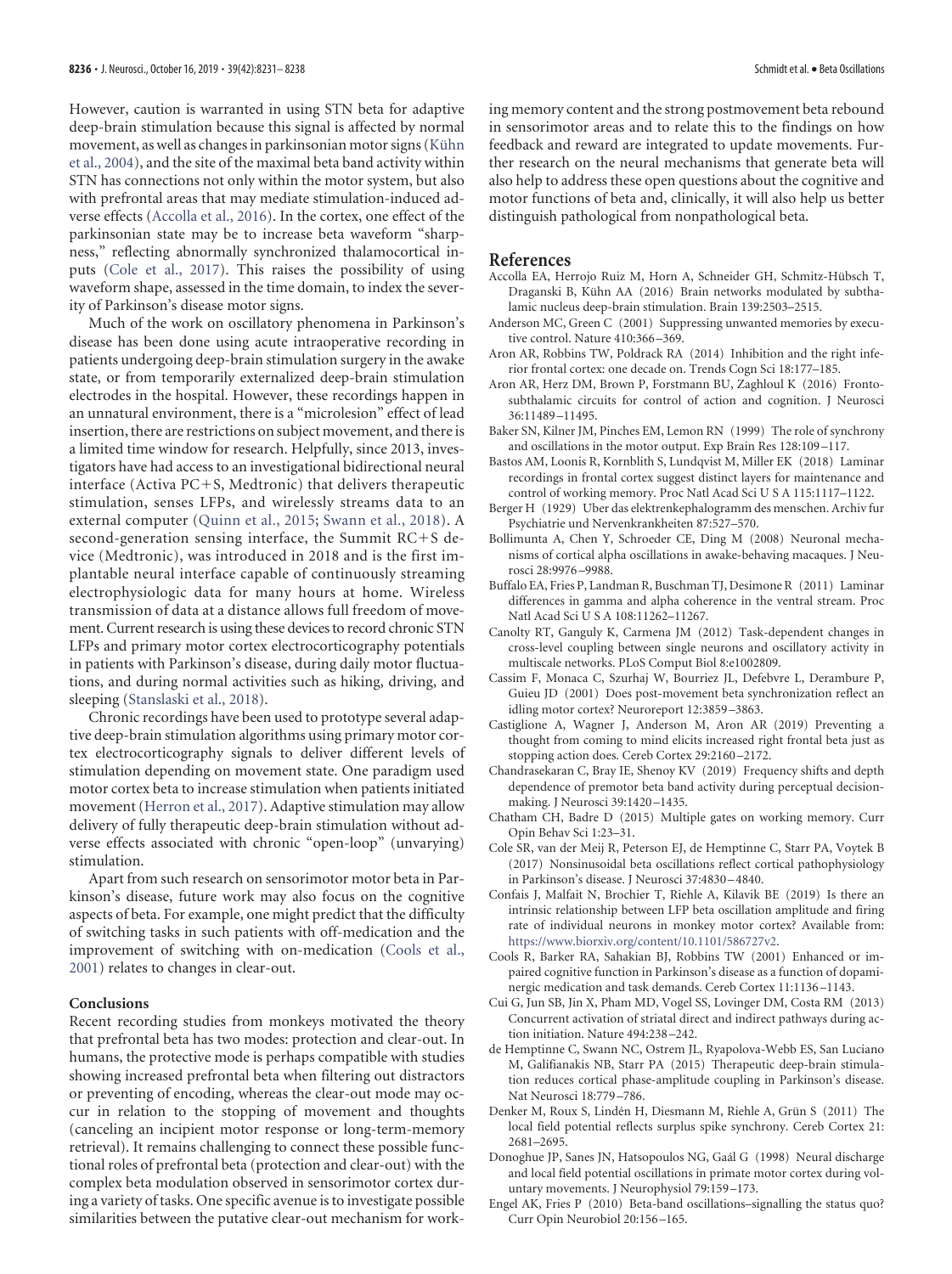- <span id="page-6-10"></span>Feingold J, Gibson DJ, DePasquale B, Graybiel AM (2015) Bursts of beta oscillation differentiate postperformance activity in the striatum and motor cortex of monkeys performing movement tasks. Proc Natl Acad Sci U S A 112:13687–13692.
- <span id="page-6-35"></span>Fries P (2015) Rhythms for cognition: communication through coherence. Neuron 88:220 –235.
- <span id="page-6-27"></span>Fujioka T, Trainor LJ, Large EW, Ross B (2012) Internalized timing of isochronous sounds is represented in neuromagnetic beta oscillations. J Neurosci 32:1791–1802.
- <span id="page-6-2"></span>Hammond C, Bergman H, Brown P (2007) Pathological synchronization in Parkinson's disease: networks, models and treatments. Trends Neurosci 30:357–364.
- <span id="page-6-7"></span>Hanslmayr S, Matuschek J, Fellner MC (2014) Entrainment of prefrontal beta oscillations induces an endogenous echo and impairs memory formation. Curr Biol 24:904 –909.
- <span id="page-6-9"></span>Herrojo Ruiz M, Rusconi M, Brücke C, Haynes JD, Schönecker T, Kühn AA (2014) Encoding of sequence boundaries in the subthalamic nucleus of patients with Parkinson's disease. Brain 137:2715–2730.
- <span id="page-6-46"></span>Herron JA, Thompson MC, Brown T, Chizeck HJ, Ojemann JG, Ko AL (2017) Cortical brain-computer interface for closed-loop deep-brain stimulation. IEEE Trans Neural Syst Rehabil Eng 25:2180 –2187.
- <span id="page-6-20"></span>Jackson A, Spinks RL, Freeman TC, Wolpert DM, Lemon RN (2002) Rhythm generation in monkey motor cortex explored using pyramidal tract stimulation. J Physiol 541:685–699.
- <span id="page-6-0"></span>Jasper H, Penfield W (1949) Electrocorticograms in man: effect of voluntary move-ment upon the electrical activity of the precentral gyrus. Arch Psychiatry Zeitschr Neurol 83:163–174.
- <span id="page-6-15"></span>Jokisch D, Jensen O (2007) Modulation of gamma and alpha activity during a working memory task engaging the dorsal or ventral stream. J Neurosci 27:3244 –3251.
- <span id="page-6-36"></span>Ketz NA, Jensen O, O'Reilly RC (2015) Thalamic pathways underlying prefrontal cortex-medial temporal lobe oscillatory interactions. Trends Neurosci 38:3–12.
- <span id="page-6-1"></span>Khanna P, Carmena JM (2017) Beta band oscillations in motor cortex reflect neural population signals that delay movement onset. Elife 6:e24573.
- <span id="page-6-14"></span>Kilavik BE, Ponce-Alvarez A, Trachel R, Confais J, Takerkart S, Riehle A (2012) Context-related frequency modulations of macaque motor cortical LFP beta oscillations. Cereb Cortex 22:2148 –2159.
- <span id="page-6-3"></span>Kilavik BE, Zaepffel M, Brovelli A, MacKay WA, Riehle A (2013) The ups and downs of beta oscillations in sensorimotor cortex. Exp Neurol 245: 15–26.
- <span id="page-6-28"></span>Kilavik BE, Confais J, Riehle A (2014) Signs of timing in motor cortex during movement preparation and cue anticipation. Adv Exp Med Biol 829: 121–142.
- <span id="page-6-22"></span>Kopell N, Whittington MA, Kramer MA (2011) Neuronal assembly dynamics in the beta1 frequency range permits short-term memory. Proc Natl Acad Sci U S A 108:3779 –3784.
- <span id="page-6-44"></span>Kühn AA, Williams D, Kupsch A, Limousin P, Hariz M, Schneider GH, Yarrow K, Brown P (2004) Event-related beta desynchronization in human subthalamic nucleus correlates with motor performance. Brain 127: 735–746.
- <span id="page-6-42"></span>Kühn AA, Kupsch A, Schneider GH, Brown P (2006) Reduction in subthalamic 8 –35 hz oscillatory activity correlates with clinical improvement in Parkinson's disease. Eur J Neurosci 23:1956 –1960.
- <span id="page-6-43"></span>Kühn AA, Kempf F, Brucke C, Gaynor Doyle L, Martinez-Torres I, Pogosyan A, Trottenberg T, Kupsch A, Schneider GH, Hariz MI, Vandenberghe W, Nuttin B, Brown P (2008) High-frequency stimulation of the subthalamic nucleus suppresses oscillatory beta activity in patients with Parkinson's disease in parallel with improvement in motor performance. J Neurosci 28:6165–6173.
- <span id="page-6-31"></span>Kumar A, Cardanobile S, Rotter S, Aertsen A (2011) The role of inhibition in generating and controlling Parkinson's disease oscillations in the basal ganglia. Front Syst Neurosci 5:86.
- <span id="page-6-39"></span>Lalo E, Thobois S, Sharott A, Polo G, Mertens P, Pogosyan A, Brown P (2008) Patterns of bidirectional communication between cortex and basal ganglia during movement in patients with Parkinson disease. J Neurosci 28: 3008 –3016.
- <span id="page-6-8"></span>Leventhal DK, Gage GJ, Schmidt R, Pettibone JR, Case AC, Berke JD (2012) Basal ganglia beta oscillations accompany cue utilization. Neuron 73:523– 536.
- <span id="page-6-16"></span>Levy BJ, Anderson MC (2012) Purging of memories from conscious awareness tracked in the human brain. J Neurosci 32:16785–16794.
- <span id="page-6-29"></span>Little S, Bonaiuto J, Barnes G, Bestmann S (2018) Motor cortical beta transients delay movement initiation and track errors. Available from: [https://www.biorxiv.org/content/10.1101/384370v1.](https://www.biorxiv.org/content/10.1101/384370v1)
- <span id="page-6-23"></span>López-Azcárate J, Tainta M, Rodríguez-Oroz MC, Valencia M, González R, Guridi J, Iriarte J, Obeso JA, Artieda J, Alegre M (2010) Coupling between beta and high-frequency activity in the human subthalamic nucleus may be a pathophysiological mechanism in Parkinson's disease. J Neurosci 30:6667–6677.
- <span id="page-6-11"></span>Lundqvist M, Herman P, Lansner A (2011) Theta and gamma power increases and alpha/beta power decreases with memory load in an attractor network model. J Cogn Neurosci 23:3008 –3020.
- <span id="page-6-5"></span>Lundqvist M, Rose J, Herman P, Brincat SL, Buschman TJ, Miller EK (2016) Gamma and beta bursts underlie working memory. Neuron 90:152–164.
- <span id="page-6-12"></span>Lundqvist M, Herman P, Warden MR, Brincat SL, Miller EK (2018) Gamma and beta bursts during working memory readout suggest roles in its volitional control. Nat Commun 9:394.
- <span id="page-6-30"></span>Mallet N, Pogosyan A, Sharott A, Csicsvari J, Bolam JP, Brown P, Magill PJ (2008) Disrupted dopamine transmission and the emergence of exaggerated beta oscillations in subthalamic nucleus and cerebral cortex. J Neurosci 28:4795–4806.
- <span id="page-6-34"></span>Mallet N, Schmidt R, Leventhal D, Chen F, Amer N, Boraud T, Berke JD (2016) Arkypallidal cells send a stop signal to striatum. Neuron 89: 308 –316.
- <span id="page-6-38"></span>McFarland NR, Haber SN (2002) Thalamic relay nuclei of the basal ganglia form both reciprocal and nonreciprocal cortical connections, linking multiple frontal cortical areas. J Neurosci 22:8117–8132.
- <span id="page-6-41"></span>Meidahl AC, Tinkhauser G, Herz DM, Cagnan H, Debarros J, Brown P (2017) Adaptive deep-brain stimulation for movement disorders: the long road to clinical therapy. Mov Disord 32:810-819.
- <span id="page-6-17"></span>Michelmann S, Bowman H, Hanslmayr S (2016) The temporal signature of memories: identification of a general mechanism for dynamic memory replay in humans. PLoS Biol 14:e1002528.
- <span id="page-6-6"></span>Miller EK, Lundqvist M, Bastos AM (2018) Working memory 2.0. Neuron 100:463–475.
- <span id="page-6-33"></span>Mirzaei A, Kumar A, Leventhal D, Mallet N, Aertsen A, Berke J, Schmidt R (2017) Sensorimotor processing in the basal ganglia leads to transient beta oscillations during behavior. J Neurosci 37:11220 –11232.
- <span id="page-6-19"></span>Murthy VN, Fetz EE (1996) Synchronization of neurons during local field potential oscillations in sensorimotor cortex of awake monkeys. J Neurophysiol 76:3968 –3982.
- <span id="page-6-25"></span>Neuper C, Pfurtscheller G (2001) Evidence for distinct beta resonance frequencies in human EEG related to specific sensorimotor cortical areas. Clin Neurophysiol 112:2084 –2097.
- <span id="page-6-40"></span>Oswal A, Brown P, Litvak V (2013) Synchronized neural oscillations and the pathophysiology of Parkinson's disease. Curr Opin Neurol 26:662–670.
- <span id="page-6-32"></span>Parent A, Hazrati LN (1995) Functional anatomy of the basal ganglia. II. The place of subthalamic nucleus and external pallidium in basal ganglia circuitry. Brain Res Rev 20:128 –154.
- <span id="page-6-24"></span>Pfurtscheller G, Neuper C, Pichler-Zalaudek K, Edlinger G, Lopes da Silva FH (2000) Do brain oscillations of different frequencies indicate interaction between cortical areas in humans? Neurosci Lett 286:66 –68.
- <span id="page-6-18"></span>Pfurtscheller G, Neuper C, Brunner C, da Silva FL (2005) Beta rebound after different types of motor imagery in man. Neurosci Lett 378:156 –159.
- <span id="page-6-45"></span>Quinn EJ, Blumenfeld Z, Velisar A, Koop MM, Shreve LA, Trager MH, Hill BC, Kilbane C, Henderson JM, Brontë-Stewart H (2015) Beta oscillations in freely moving Parkinson's subjects are attenuated during deepbrain stimulation. Mov Disord 30:1750 –1758.
- <span id="page-6-13"></span>Ray NJ, Jenkinson N, Brittain J, Holland P, Joint C, Nandi D, Bain PG, Yousif N, Green A, Stein JS, Aziz TZ (2009) The role of the subthalamic nucleus in response inhibition: evidence from deep-brain stimulation for Parkinson's disease. Neuropsychologia 47:2828 –2834.
- <span id="page-6-37"></span>Rouzaire-Dubois B, Scarnati E (1985) Bilateral corticosubthalamic nucleus projections: an electrophysiological study in rats with chronic cerebral lesions. Neuroscience 15:69 –79.
- <span id="page-6-4"></span>Ruiz MH, Strübing F, Jabusch HC, Altenmüller E (2011) EEG oscillatory patterns are associated with error prediction during music performance and are altered in musician's dystonia. Neuroimage 55:1791–1803.
- <span id="page-6-21"></span>Rule ME, Vargas-Irwin CE, Donoghue JP, Truccolo W (2017) Dissociation between sustained single-neuron spiking and transient beta-LFP oscillations in primate motor cortex. J Neurophysiol 117:1524 –1543.
- <span id="page-6-26"></span>Saleh M, Reimer J, Penn R, Ojakangas CL, Hatsopoulos NG (2010) Fast and